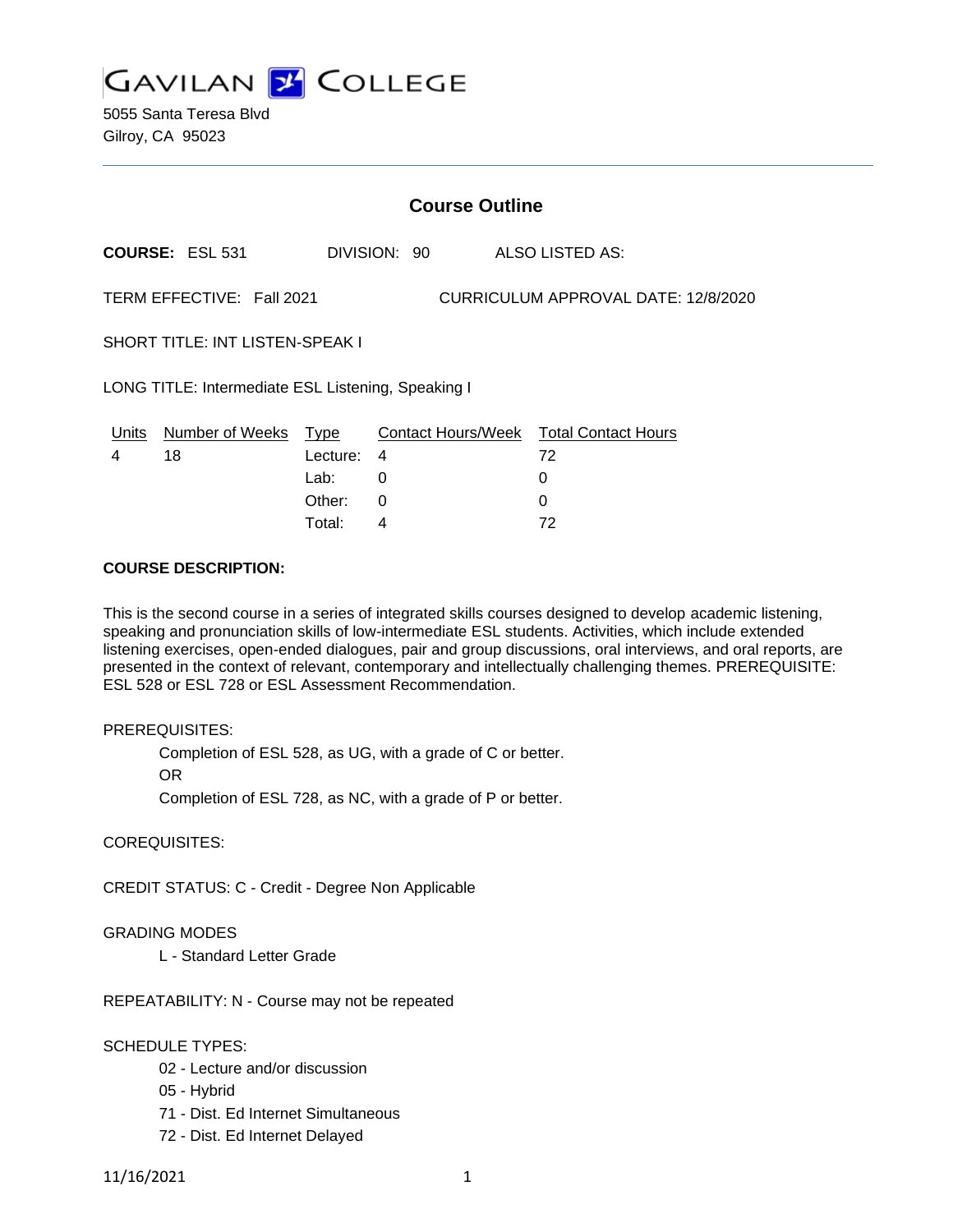# **STUDENT LEARNING OUTCOMES:**

1. Identify and use key aural information (main ideas, details, and inferences ) to understand aural passages.

Measure of assessment: Pair, small and/or large group discussion, classroom exercises, tests.

Semester/Year assessed, or planned Semester/Year of assessment: 2021

2. Recognize and use new topical vocabulary.

Measure of assessment: Aural/oral participation, conduct interviews, role-play, speak extemporaneously on current topic, tests and quizzes

Semester/Year assessed, or planned Semester/Year of assessment: 2021

3. Demonstrate fluency of spoken English in individual or group oral presentations on assigned or selfselected topics.

Measure of assessment: Oral presentations.

Semester/Year assessed, or planned Semester/Year of assessment: 2021

4. Apply note-taking skills to level-appropriate material.

Measure of assessment: Performance of note-taking, pair or small group discussion, tests and quizzes.

Semester/Year assessed, or planned Semester/Year of assessment: 2021

# **CONTENT, STUDENT PERFORMANCE OBJECTIVES, OUT-OF-CLASS ASSIGNMENTS**

Curriculum Approval Date: 12/8/2020

## **DE MODIFICATION ONLY**

OUT OF CLASS ASSIGNMENTS: Presentation preparation, textbook assignments, surveys, interviews, vocabulary memorization, online workbook exercises.

Content Note: Themes may vary by textbook.

## 4 HOURS

CONTENT: Learn about the class goals and objectives via the course outline; take part in ice-breaking activities; begin work in the textbook.

STUDENT PERFORMANCE OBJECTIVES: Familiarize themselves with the structure, content, and objectives of the class; meet other students and acquaint themselves with new instructor.

#### 12 HOURS

CONTENT: Learn new vocabulary and identify it through practice with various listening activities (listening for main idea, specific information, making inferences through context) with follow-up comprehension check and small and/or large group discussion; take notes; use theory of reduced and stressed forms as a strategy to find important information in the aural passage; participate in speaking activities which require use of new vocabulary, some done chorally, others done in pairs or in small groups, depending on the exercise; followup is achieved through larger group or whole group discussion; learn and practice the difference in pronunciation of the /s/ sound as it is used in plural nouns and in the third person singular present tense verb; learn about and practice reduced forms ( I

dunno) and stressed words; review stress with the pronunciation of tens/teens (seventy/seventeen); learn about change in stress when using can/can't; use computer software or the internet to improve listening/speaking skills or practice pronunciation; OR follow directed pronunciation practice by instructor, targeting, for example, difficult minimal pairs (live/leave, throw/toe), or grouping and introducing sounds by how they are made, such as stop and continuant sounds. Go over requirements for a short presentation (may be based on a topic from the textbook, no research necessary). The presentation should include an introduction and conclusion. The cycle ends with a test.

STUDENT PERFORMANCE OBJECTIVES: learn new topical vocabulary; practice listening for main idea, detail, and inferences; take notes; use new vocabulary in speaking activities; improve pronunciation; demonstrate skills learned through the test taking process; prepare notes for a presentation.

## 4 HOURS

CONTENT: Presentation of oral reports.

STUDENT PERFORMANCE OBJECTIVES: To be able to give a five minute oral presentation and to listen to peer presentations responsibly; take notes and ask questions.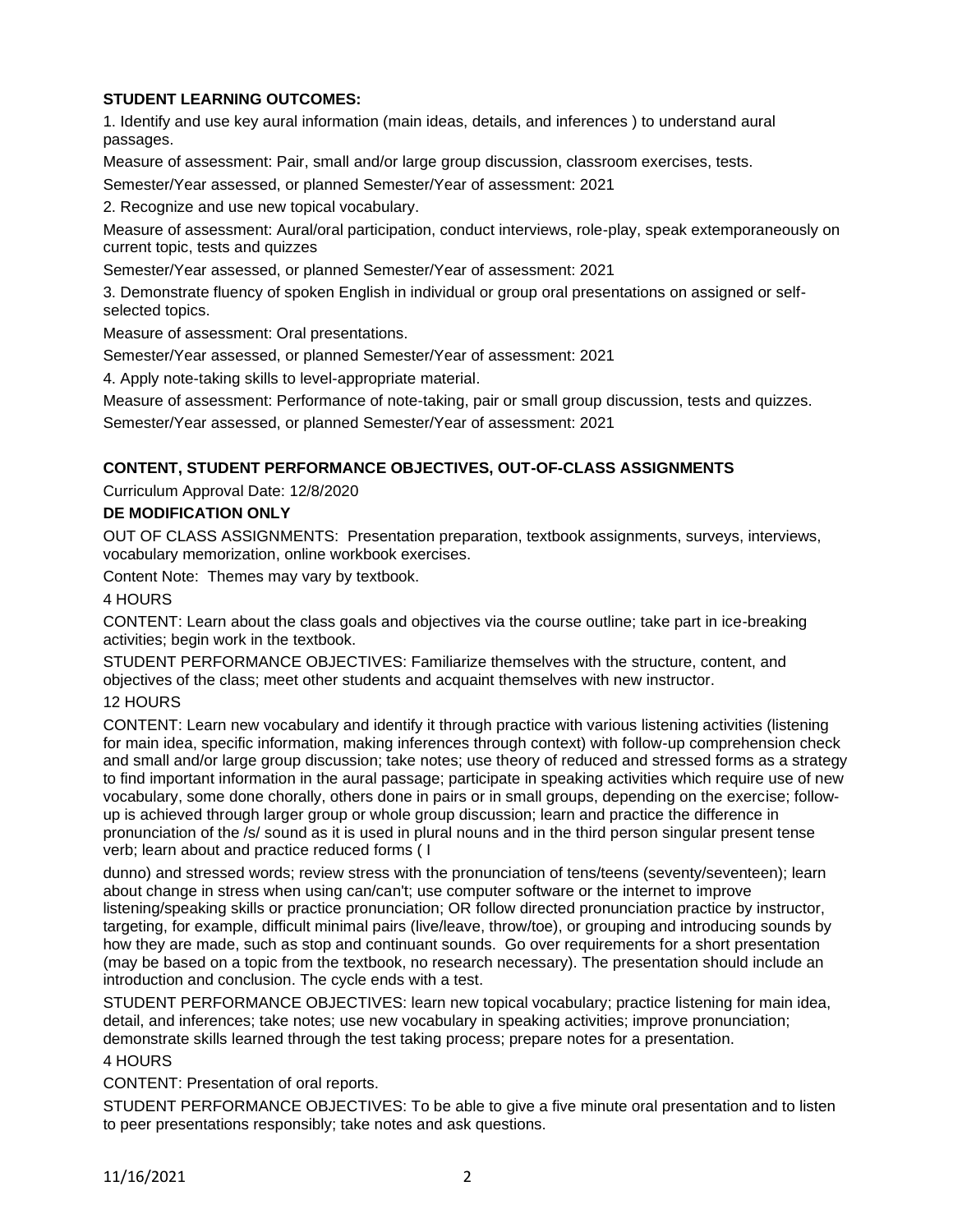# 13 HOURS

CONTENT: Repeat a cycle as described above which includes proportionate vocabulary, listening, and speaking activities; take notes of various types. In addition, students distinguish and practice the varied pronunciations of the ?ed form ( /d/, /t/, /id/) of the past tense; listen to a guest lecture given by a

reference librarian on how to find information for the first oral presentation (possible first topic: an invention or other topic suggested by the text). The presentation should include an introduction and conclusion. Teach students how to use reported speech if they will be summarizing what someone said. The cycle ends with a test.

STUDENT PERFORMANCE OBJECTIVES: learn new topical vocabulary; practice listening for main idea, detail, and inference; take notes; use new vocabulary in speaking activities; improve pronunciation; learn more about how to use the internet to find information; demonstrate skills learned through the test taking process ; prepare notes for a presentation.

# 4 HOURS

CONTENT: Presentation of oral reports.

STUDENT PERFORMANCE OBJECTIVES: To be able to give a five minute oral presentation and to listen to peer presentations responsibly; take notes and ask questions.

## 13 HOURS

CONTENT: Repeat the previous cycle with inclusion of a proportionate number of vocabulary, listening and speaking activities; add listening skill of drawing conclusions from audio material and summary of information; take notes; include intonation practice of tag questions (You do work, don't you?) and exclamations (I won the lottery!). Go over requirements for a short presentation (may be based on a topic from the textbook). The presentation should include an introduction and conclusion The cycle ends with a test.

STUDENT PERFORMANCE OBJECTIVES: learn new topical vocabulary; practice listening for main idea, detail, inference, and conclusion; take notes; summarize information; use new vocabulary in speaking activities; improve pronunciation; prepare notes for a presentation; demonstrate skills by taking and passing the test.

## 4 HOURS

CONTENT: Presentation of oral reports.

STUDENT PERFORMANCE OBJECTIVES: To be able to give a five minute oral presentation and to listen to peer presentations responsibly; take notes and ask questions.

# 12 HOURS

CONTENT: Repeat the learning cycle of vocabulary, listening and speaking activities; include in the pronunciation unit dropping the /h/ sound in most words and the

pronunciation of /t/ in English; prepare for another oral presentation (possible second topic: a famous person or other topic suggested by the text). The presentation should include an introduction and conclusion. Review how to use reported speech if they will be summarizing what some said. This cycle ends with a test.

STUDENT PERFORMANCE OBJECTIVES: learn new topical vocabulary; practice listening for different kinds of information; use new vocabulary in speaking activities; show understanding of material by taking and passing test; find information, prepare notes to give a five-minute presentation.

#### 4 HOURS

# CONTENT: Oral presentations.

STUDENT PERFORMANCE OBJECTIVES: To be able to both prepare and give a five-minute talk and to listen to peer presentations responsibly; take notes and ask questions.

#### 2 HOURS

Final Exam: Final exam may be composed of two parts: a five to ten minute one-one (instructor-student) interview for speaking evaluation done during finals week and a listening test administered to the class during the final exam period.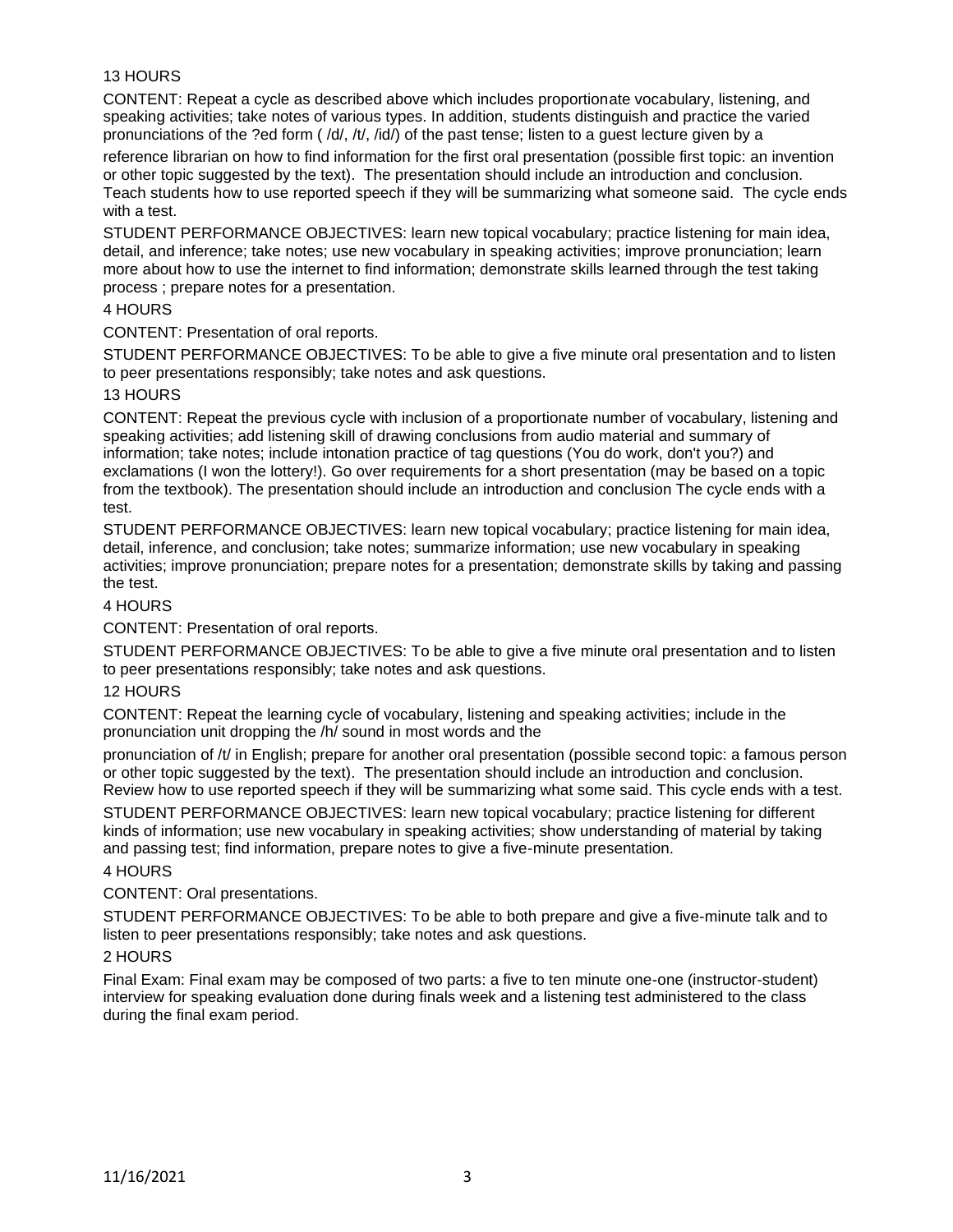# **METHODS OF INSTRUCTION:**

Pair, small and large group discussion, peer interviews, role-play, pronunciation drills, note-taking, oral presentations.

## **OUT OF CLASS ASSIGNMENTS:**

Required Outside Hours: 144

Assignment Description: (8 hours/week) Daily homework may include: presentation preparation, textbook assignments, surveys, interviews, vocabulary memorization, online workbook exercises.

# **METHODS OF EVALUATION:**

Skill demonstrations Percent of total grade: 45.00 % Presentations; oral interview with instructor. Objective examinations Percent of total grade: 45.00 % Multiple choice; Completion; matching. Other methods of evaluation Percent of total grade: 10.00 % Homework: online workbook, surveys, vocabulary practice.

# **REPRESENTATIVE TEXTBOOKS:**

Becky Tarver Chase. Pathways I Listening, Speaking and Critical Thinking 1A + OLWB SPLIT. USA: Cengage,2018.

ISBN: ISBN: 9781285159690

Reading Level of Text, Grade: Low Intermediate ESL Verified by: Nicole Cisneros

Recommended Other Texts and Materials

Other representative textbooks include: Northstar Listening/Speaking Book 2 and Qskills Listening/Speaking Book 1.